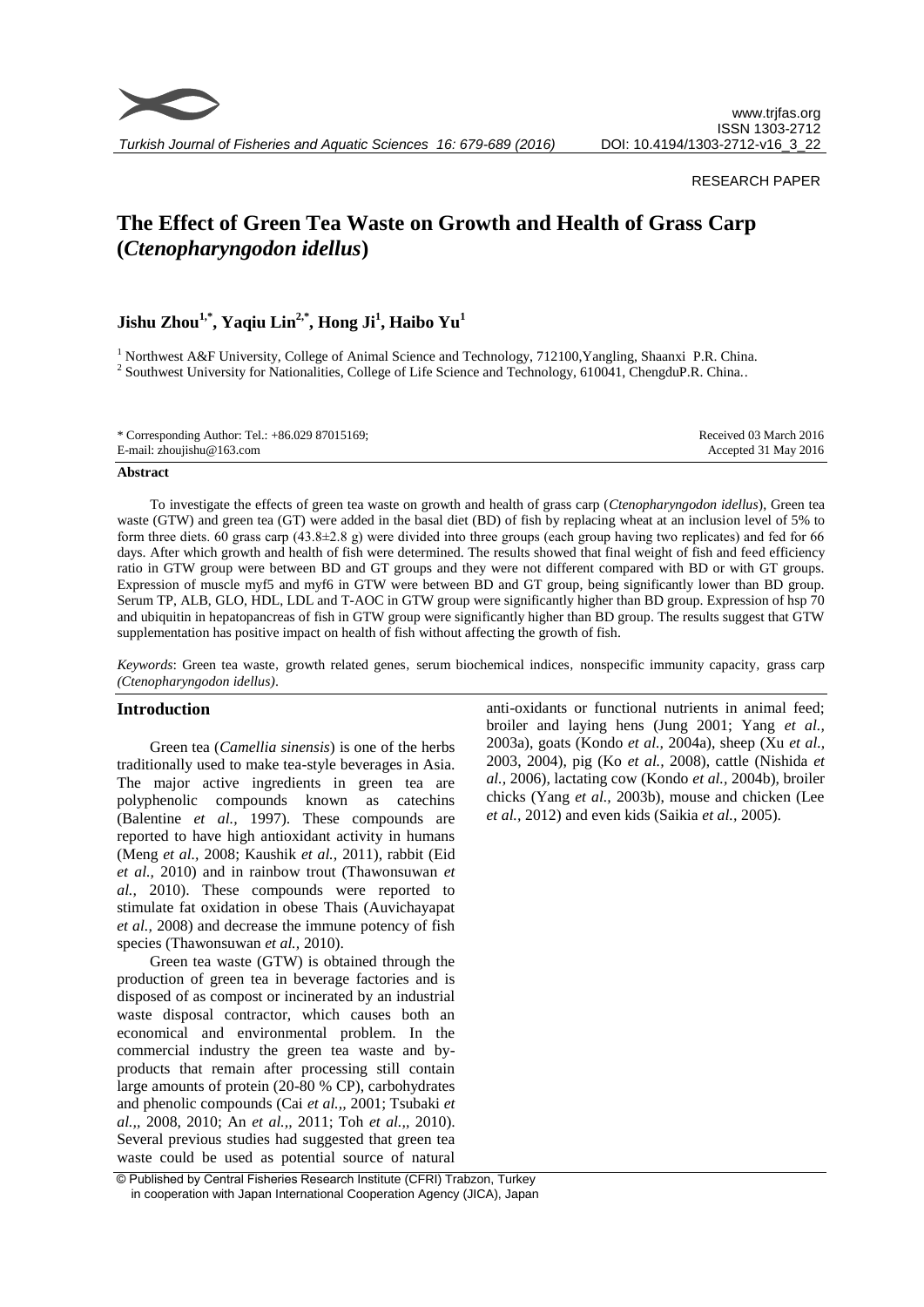#### **Materials and Methods**

## **Diet Preparation**

Green tea (GT), being purchased in a supermarket of Yangling (Shaanxi, China) was soaked in boiling water for three times and then dried in 70 °C to get the residue (green tea waste, GTW). The GT and GTW were ground into powder and added into the basal diet replacing 5 % wheat flour respectively, then the feed mixture were manufactured by pellet mill to get three diets. The basal diet and GT diet were both the control. Formulation and proximate composition of the 3 diets are presented in Table 1.

#### **Experimental Fish and Feeding**

A total of 60 juvenile grass carp  $(43.0\pm2.8$  g), purchased from Xing Pin fish farm (Xian Yang, Shaanxi, China) were randomly divided into three groups (replicate per group) in 6 fiberglass tanks, each containing 180 L water.

The fish were respectively fed three diets described above for 66 days. The fish were hand fed to satiation four times a day (8:30, 11:30, 14:30 and 17:30). Each 20-23 days fish in each tank was weighed. The water in each tank were aerated 24 h each day during the whole feeding experiment and water temperature and dissolved oxygen were 18-23 ºC and 8-10 mg/L respectively.

#### **Growth Performance, Feed Utilization and Biological Parameters of Grass Carp**

At the termination of the experiment, the fish were sedated in a water containing  $0.1 \text{ g L}^{-1}$  MS222 (metacain), and weight and length of each fish and the feed intake in each group were determined to calculate growth related indices and feed utilization by the following equations. Meanwhile viscerosomatic, hepatopancreas, and muscle weights and the length of intestine were obtained to calculate the biological indices by the following computational formula.

Feed efficiency ratio, FER,(%)=(Final weight of fish - Initial weight of fish)/Feed intake×100%;

Condition factor  $(g/cm^3)$  = body weight/(body length)<sup>3</sup>;

Viscera ratio (%) = Viscera weight/body weight×100%;

Hepatosomatic index (%) = Hepatopancreas weight/ body weight×100%;

Relative intestine length  $=$  intestine length/ body length;

Muscle ratio (%) = muscle weight/body weight×100%.

#### **Analysis of serum biochemical parameters**

After 66 days of feeding, blood from the caudal peduncle vein was sampled and the serum was obtained by firstly storing the blood at 4 C° for 8 h and then centrifuging at 2000 rpm for 10 min  $(4 \text{ C}^{\circ})$ .

| Ingredients           | Basal diet (BD)  | Green Tea (GT)   | Green tea waste (GTW) |
|-----------------------|------------------|------------------|-----------------------|
| Wheat flour           | 25.96            | 20.96            | 20.96                 |
| Soy bean meal         | 33.92            | 33.92            | 33.92                 |
| Rape seed meal        | 19               | 19               | 19                    |
| Cotton seed meal      | 12               | 12               | 12                    |
| Fish meal             | 3                | 3                | 3                     |
| Vegetable oil         | 3                | 3                | 3                     |
| Salt                  | 0.3              | 0.3              | 0.3                   |
| $Ca(H_2PO_4)_2$       | 1.5              | 1.5              | 1.5                   |
| Premix <sup>*</sup>   | 1.3              | 1.3              | 1.3                   |
| Capsulated VC         | 0.02             | 0.02             | 0.02                  |
| Green tea             |                  | 5                |                       |
| Green tea waste       |                  |                  | 5                     |
| Total                 | 100              | 100              | 100                   |
| proximate composition |                  |                  |                       |
| Crude protein         | $33.92 \pm 0.82$ | $35.33 \pm 2.55$ | $34.67 \pm 1.94$      |
| Crude lipid           | $4.19 \pm 0.03$  | $4.19 \pm 0.24$  | $3.87 \pm 0.07$       |
| Moisture              | $11.17 \pm 1.76$ | $10.95 \pm 0.71$ | $12.03 \pm 0.54$      |
| Ash                   | $11.17 \pm 1.76$ | $9.95 \pm 0.71$  | $12.03 \pm 0.54$      |

**Table 1.** Ingredient composition and proximate composition of experimental diets (air-dry basis, g/100g)

\* Premix was composed of minerals mix and vitamins mix. Mineral premix(% mixture): KAl( $SO_4$ )<sub>2</sub>:0.159, CaCO<sub>3</sub>:18.101,  $Ca(H_2PO_4)_2:44.601$ , CoCl<sub>2</sub>:0.070, MgSO<sub>4</sub>:5.216, MnSO<sub>4</sub>.H<sub>2</sub>O:0.070, KCl:16.553, KI:0.014, ZnCO<sub>3</sub>:0.192, NaH<sub>2</sub>PO<sub>4</sub>:13.605, Na<sub>2</sub>SeO<sub>3</sub>:0.006, CuSO<sub>4</sub>.5H<sub>2</sub>O:0.075, Ferric Citrate.5H<sub>2</sub>O:1.338;

Vitamin premix (mg or IU/kg mixture): VA:3000IU, VD<sub>3</sub>:1500IU, VE:50IU, VK<sub>3</sub>:10, VB<sub>1</sub>.HCl:10, B<sub>2</sub>:20, Nicotinamide:50, Calcium pantothenate:40 (pantothenate) B<sub>6</sub>.HCl:10, B<sub>12</sub>:0.02, Folic Acid:5, Biotin:1.0, VC:200, inosito:400, choline chloride:2000 .

This followed the requirements of common carp according NRC(1993).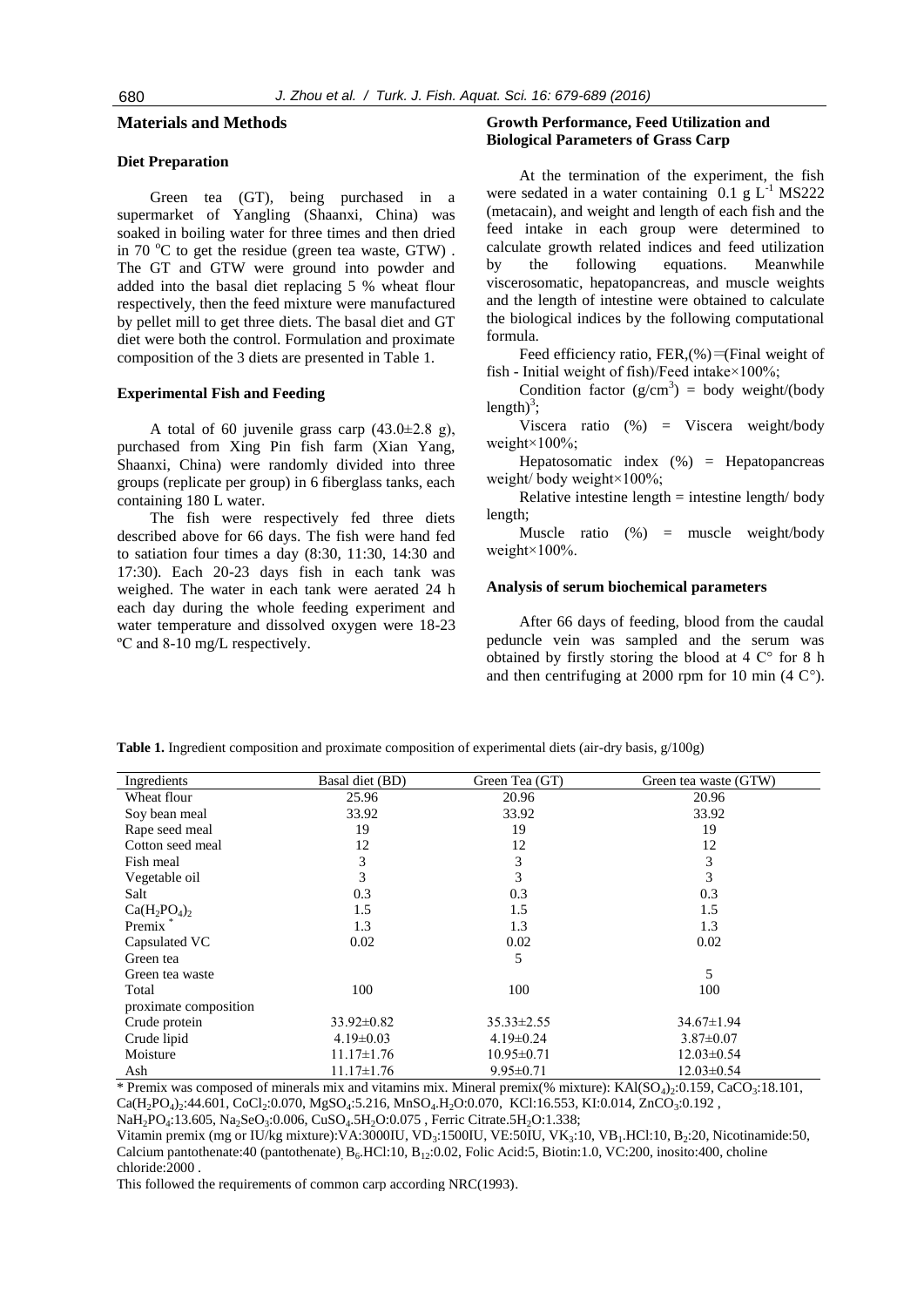Glutamic pyruvic transaminase, total protein, albumin, globulin, glucose, blood urea nitrogen, cholesterol, total glycerol, high density lipoprotein and low density lipoprotein in serum were determined using automatic biochemical analyzer (Hitachi 7180, Tokyo, Japan). Total antioxidant capacity and maleic dialdehyde in serum were determined using kit (Jian Cheng, Nan Jin, China).

## **Proximate Composition in Muscle of Grass Carp**

Muscle of fish were sampled and dried in  $70^{\circ}$ C. Crude protein of muscel was determined by the Kjeldahl method, crude lipid by ether-extraction; moisture was determined by drying in  $105^{\circ}$ C and ash was determined using a muffle furnace (TMF-3100, EYELA Co., Tokyo, Japan) at  $550^{\circ}$ C for 4 h.

## **Analysis of Expression of MRFs and Nonspecific Immunity Response Genes in Muscle and Hepatopancreas of Grass Carp by Quantitative real-time RT-PCR**

Trizol<sup>TM</sup> reagent (Invitrogen, Carlsbad, CA, USA) was used to extract total RNA from muscle and hepatopancreas according to the manufacturer's instructions. RNA was purified using the RNAwiz protocalTM (Ambion), subjected to DNase treatment (DNA-freeTM, Ambion) and the quality and quantity were determined by denaturing gel electrophoresis and spectrophotometry (A260/280).

RNA (1 μg) was reverse-transcribed in a 20 μl reaction volume using random primers (Fermentas

Life Science, Hanover, MD, US), and reverse transcription was carried out at 42°C for 50 min and 72°C for 15 min. Subsequently, 2 μl of the cDNA product, 10μl of SYBR® Premix Ex Taq TM (2×) (TaKaRa, Dalian, China), 0.5 μL of 10 μmol/L of each gene-specific primer and 8.5  $\mu$ L ddH<sub>2</sub>O were used to perform PCR using a fluorescence temperature cycler (Bio-Rad, Hercules, CA, USA). The threshold cycle (CT) was analyzed using the 2<sup>-</sup> method (Livak and Schmittgen 2001). RT-PCR were as follows: pre-denaturation of the synthesized cDNA at 95°C for 5min was followed by 38 cycles of denaturation at 95°C for 45 s, annealing at each genespecific primer Tm (°C) for 1 min, and extension at 72°C for 1 min. Proper amplification of the genes was verified by melting point analysis and 1.2 % agarose gel electrophoresis. The PCR primers sequences, GenBank accession number and amplicon size of the assays used are shown in Table 2.

#### **Statistical Analyses**

Data are shown as mean±S.D. Data were subjected to one-way ANOVA and Tukey's post-hoc test. All statistical analyses were performed using SPSS8.0 for Windows Software (SPSS, Chicago, IL, USA). Results were considered significant at  $P < 0.05$ .

#### **Results**

## **Growth Performance of Grass Carp and Feed Efficiency Ratio**

| Gene                             | Direction    | Primer                       | Accession number | Annealing<br>Temperature $(C^{\circ})$ |
|----------------------------------|--------------|------------------------------|------------------|----------------------------------------|
| Muscle regulation factors (MRFs) |              |                              |                  |                                        |
|                                  |              | GGAGAGCCGCCACTATGA           | AB012883         | 63.5                                   |
| Myf5                             | $\mathsf{R}$ | <b>GCAGTCAACCATGCTTTCAG</b>  |                  |                                        |
|                                  | $\mathbf{F}$ | <b>GAAAATCTGCTCCAACCGA</b>   |                  | 60                                     |
| Myf6                             | R            | CGCTGCGTAAAATCTCCA           | NM_001003982     |                                        |
|                                  | F            | AGAGGAGGTTGAAGAAGGTC         | AB012881         |                                        |
| $M\gamma oG$                     | R            | GTTCCTGCTGGTTGAGAGA          |                  | 59                                     |
|                                  | F            | TGAGGGAGAGGAGACGACT          | gi:119947342     | 54                                     |
| $M$ yoD                          | $\mathbb{R}$ | <b>GCTCCAGAACAGGGTAGTAGT</b> |                  |                                        |
| $\beta$ -actin 1)                | F            | <b>ATCCTCCGTCTGGACTTGG</b>   | Endogenous       | 55.5                                   |
|                                  | $\mathsf{R}$ | TCCGTCAGGCAGCTCATAG          | control          |                                        |
| Stress related genes             |              |                              |                  |                                        |
| $GSH-Px$                         | F            | GCAACCAGTTCGGACATCAGGAG      | EU828796         | 58                                     |
|                                  | $\mathbb{R}$ | GGCGTTCTCACCATTCACTTCCA      |                  |                                        |
| <b>HSP 70</b>                    | F            | AGGCTGAGAAGTACAAGGCTGAAGA    | EU816595         | 58                                     |
| $\mathbb{R}$                     |              | TGAAGGCATAGGACTCCAGACCATT    |                  |                                        |
| metallothionein                  | F            | GCTGCTGTCAATGAGGAGGTCAA      | KC256783         | 58                                     |
|                                  | $\mathbb{R}$ | CAGAAGACTGAGAACAACTGGAGGT    |                  |                                        |
| ubiquitin                        | F            | CAAGATCCAGGACAAGGAAGGCATT    | JK849127         | 58                                     |
|                                  | $\mathsf{R}$ | TGAGGCGGAGCACCAGATGAA        |                  |                                        |
| $\beta$ -actin 2)                | F            | TCGTGATGGACTCTGGTGATGGT      | DQ211096         | 58                                     |
|                                  | R            | TGGTGGTGAAGCTGTAGCCTCT       |                  |                                        |

**Table2:** The sequence information and primer-design in the relative gene expression. All sequences are presented as 5'-3'

1) It means the β-actin is used for assessing the expression of MRFs; 2) It means the β-actin is used for assessing the expression of lipid metabolism related genes and genes of GSH-Px, HSP 70, metallothionein and ubiquitin.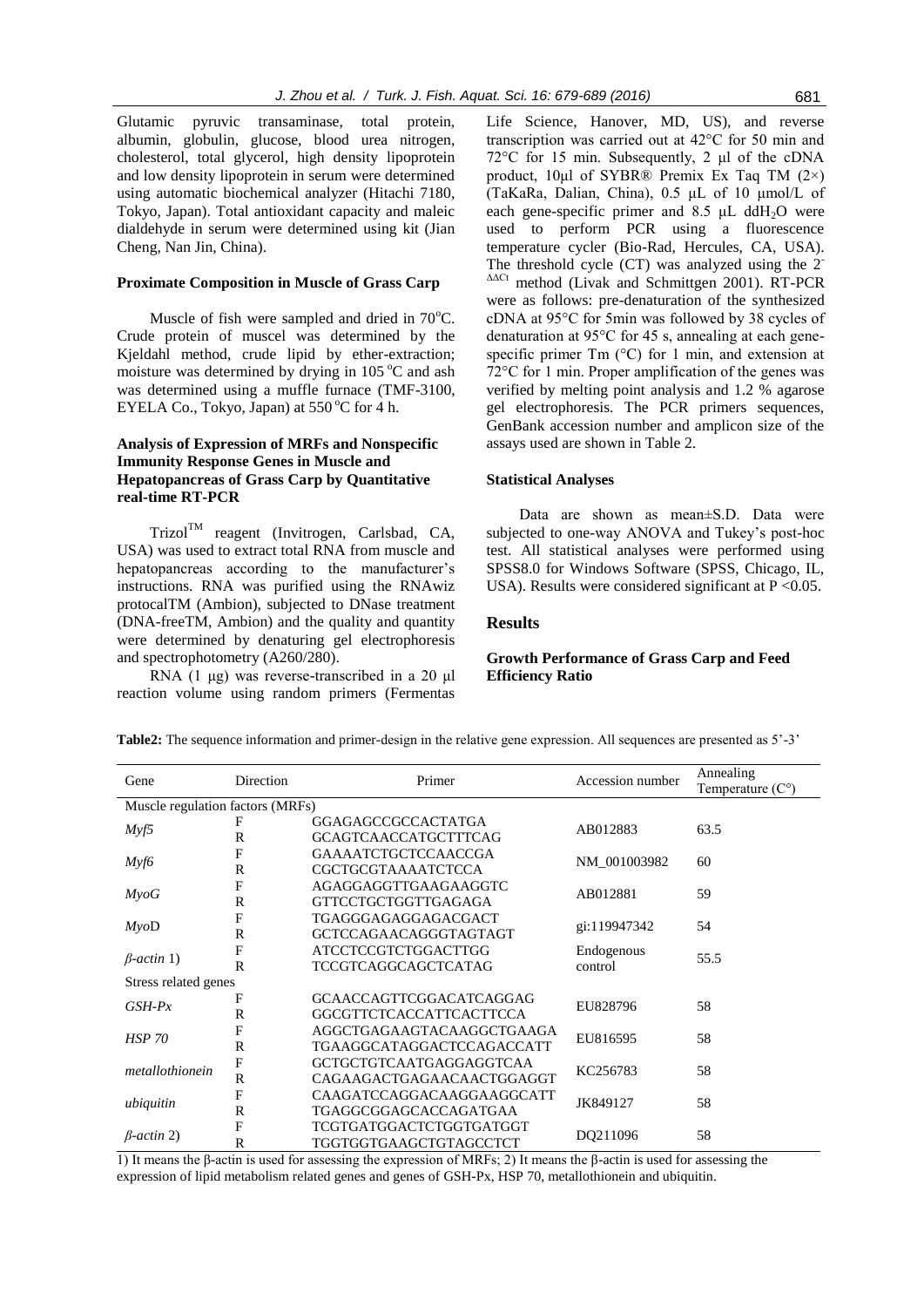After 66 days of feeding, mean weight of fish and feed efficiency ratio in GT group was significantly lower than those in BD group, while these growth parameters in GTW group were not different compared with GT or with BD groups (Figure 1, Figure 2).

#### **Relative Expression of MRFs in Muscle of Grass Carp**

*MyoD*, *myoG*, *myf5* and *myf6* are growth-related genes, which control muscle formation, muscle differentiation and skeletal muscle growth (Campos *et al.,* 2010; Francetic and Li. 2011; Valente *et al.,* 2012). Expression of *myf5* and *myf6* in GTW group were significantly lower than those in BD group, being not different from the expression of *myf5* in GT group and being significantly higher than GT group in *myf6* expression. Relative expression of *myoD* and *myoG* genes in three groups was not significantly different (Figure 3).

#### **Biological Parameters and Proximate Composition of Grass Carp**

The condition factor, including viscera ratio, hepatosomatic index, relative intestine length, muscle ratio of grass carp in GTW group, were not significantly different among these groups (Table 3).

Crude protein, crude lipid and crude ash of muscle in GTW group were not significantly different between these groups (Table 4).

#### **Serum Biochemical Indices of Grass Carp**

Serum GPT in GT group was significantly lower



**Figure 1.** Effect of GTW on growth performance in grass carp (*Ctenopharyngodon idellus*). Data are presented as mean  $\pm$ S.D. (n=20). Different letters mean P<0.05.



**Figure 2.** Effect of GTW on feed intake and feed efficiency of grass carp (*Ctenopharyngodon idellus*). Feed efficiency rate, FER, (%) = (Final weight of fish - Initial weight of fish)/Feed intake×100%. Feed intake in BD, GT and GTW groups were 1627 g, 1544 g and 1577 g respectively. Data are presented as mean  $\pm$ S.D (n=6, FER in 3 growth stage were sampled and gathered together). Different letters mean P<0.05.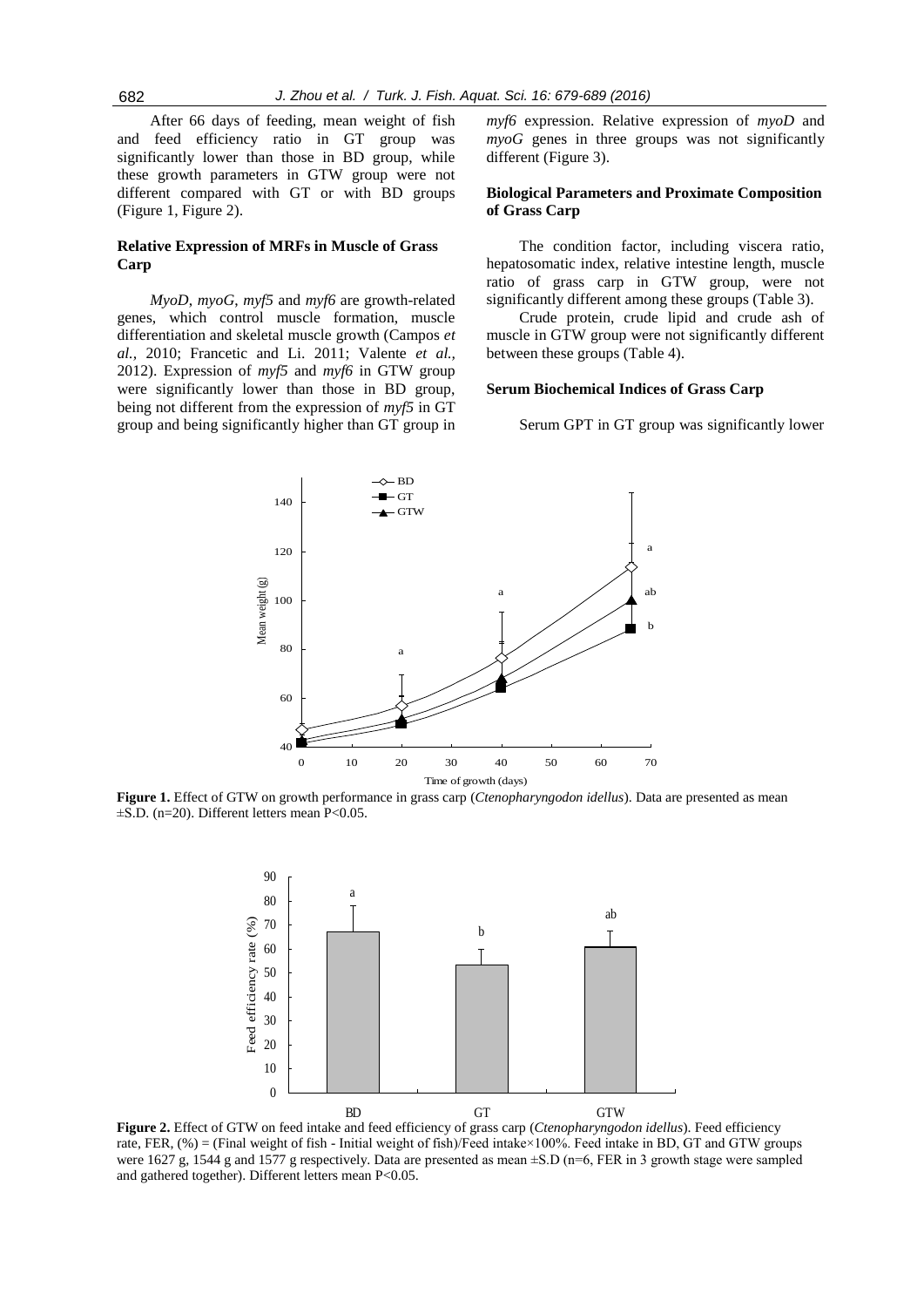

**Figure 3.** Effect of GTW on relative expression of MRFs in muscle of grass carp (*Ctenopharyngodon idellus*). Data are presented as mean  $\pm$ S.D (n=6). Different letters mean P<0.05.

**Table3:** Effect of GT and GTW on biological parameters of grass carp (n=20)

| Biological parameters          | BD.                                | GТ               | <b>GTW</b>      |
|--------------------------------|------------------------------------|------------------|-----------------|
| Condition factor $(g.cm^{-3})$ | $1.96 \pm 0.30^{\text{ns} (1), 2}$ | $1.82 \pm 0.22$  | $1.95 \pm 0.20$ |
| Viscera ratio $(\%)$           | $7.61 \pm 1.05$ <sup>ns</sup>      | $8.28 \pm 1.37$  | $7.74 \pm 0.84$ |
| Hepatosomatic index (%)        | $1.55 \pm 0.40$ <sup>ns</sup>      | $1.36 \pm 0.32$  | $1.53 \pm 0.34$ |
| Relative intestine length      | $1.80 \pm 0.18$ <sup>ns</sup>      | $1.84 \pm 0.18$  | $1.88 \pm 0.17$ |
| Muscle ratio $(\%)$            | $37.21 \pm 6.67$ <sup>ns</sup>     | $41.26 \pm 7.57$ | $38.84\pm4.49$  |

1) Data are mean±standard deviation (SD) (n=20). Values with different superscripts are significantly different (P<0.05).

2) ns means not significantly different (P>0.05).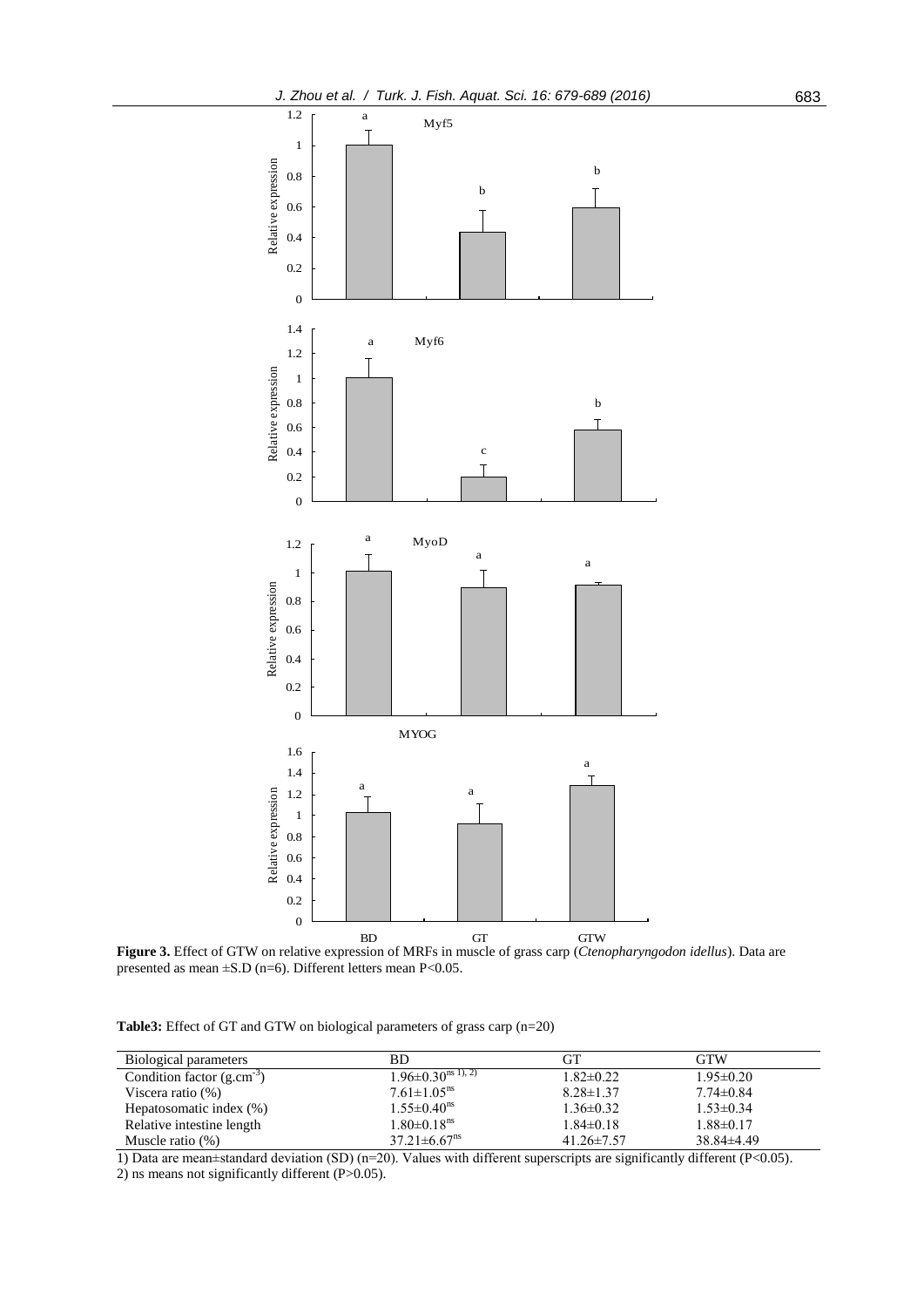than in BD group, which were not different form that in GTW group. Serum TP, ALB and GLO in GTW group were significantly higher than those in BD or GT groups respectively. Serum TG in GTW group was significantly higher than that in GT group, being not different from that in BD group. Serum HDL and LDL in GTW group were significantly higher than those in BD group respectively, being not different from those in GT group. Serum GLU in GTW group were significantly lower than those in BD group, being not different from that in GT group. Serum T-AOC in GTW group was significantly higher than those in GT or BD groups. Serum A/G, BUN, Chol and MDA in three groups respectively were not significantly different. Serum biochemical indices of grass carp were showed in Table 5.

## **Relative Expression of Nonspecific Immune Response Related Genes in Hepatopancreas of Grass Carp**

Expression of *hsp70* and *ubiquitin* in GTW group were significantly higher than those in BD group, being not different from those in GT group. Expression of *GSH-Px* and *metallothionein* were not significantly different among three groups (Figure 4).

#### **Discussion**

### **Effect of GTW on Growth and Feed Efficiency Ratio of Grass Carp**

Because of phenolic compounds in tea, green tea has been proposed as a strategy for weight loss and maintenance (Westerterp-Plantenga 2010). Previous report showed that growth was found decreased in fish of gilthead sea bream fed white tea supplementation (Pérez-Jiménez *et al.,* 2013). In the present study fish in GT group had significantly lower mean weight and feed efficiency rate, meanwhile the expression of growth related genes, *myf5* and *myf6*, were also significantly lower than those in GTW or BD groups, which were in accordance with previous results.

Like green tea, green tea waste also contains phenolic compounds (Cai *et al.,* 2001; Tsubaki *et al.,* 2008, 2010; An *et al.,* 2011; Toh *et al.,* 2010), while the content of phenolic compound would be much

**Table 4.** Proximate composition of muscle in grass carp (*Ctenopharyngodon idellus*) fed the test diets for 66 days (n=6; 105°C dry matter, %)

|               | ВD                                  | GТ               | GTW              |
|---------------|-------------------------------------|------------------|------------------|
| Crude protein | $86.03\pm0.80$ <sup>ns 1), 2)</sup> | $85.36 \pm 0.73$ | $84.25 \pm 2.27$ |
| Crude lipid   | $7.21 \pm 0.81$ <sup>ns</sup>       | $6.72 \pm 0.79$  | $7.84 \pm 1.04$  |
| Crude Ash     | $7.64 \pm 0.36$ <sup>ns</sup>       | 6.66±0.53        | $7.51 \pm 0.28$  |
|               | .<br>.<br>.                         |                  |                  |

1) Data are mean $\pm$ standard deviation (SD) (n=6). Values with different superscripts are significantly different (P<0.05). 2) ns is not significantly different (P>0.05).

|  | <b>Table 5.</b> Effect of GTW on serum biochemical parameters in grass carp ( <i>Ctenopharyngodon idellus</i> ). (n=6) |  |
|--|------------------------------------------------------------------------------------------------------------------------|--|
|--|------------------------------------------------------------------------------------------------------------------------|--|

| Serum biochemical index                   | BD                             | GT                           | <b>GTW</b>                    |
|-------------------------------------------|--------------------------------|------------------------------|-------------------------------|
| Serum biochemical indexes <sup>1)</sup>   |                                |                              |                               |
| $GPT$ (U/L)                               | $5.65 \pm 1.74^{a3, 4}$        | $3.52 \pm 1.04^b$            | $5.46 \pm 1.06^{ab}$          |
| TP(g/L)                                   | $24.37\pm4.04^b$               | $24.32 \pm 3.10^b$           | $31.00 \pm 3.25^{\text{a}}$   |
| ALB(g/L)                                  | $11.33 \pm 1.95^b$             | $11.80 \pm 1.51^b$           | $14.45 \pm 1.29^{\mathrm{a}}$ |
| GLO(g/L)                                  | $13.03 \pm 2.19^b$             | $12.52 \pm 1.72^b$           | $16.55 \pm 2.84^a$            |
| A/G                                       | $0.87 \pm 0.07$ <sup>ns</sup>  | $0.95 \pm 0.07$              | $0.89 \pm 0.13$               |
| BUN (mmol/L)                              | $0.75 \pm 0.14$ <sup>ns</sup>  | $0.64 \pm 0.14$              | $0.84 \pm 0.18$               |
| Chol(mmol/L)                              | $4.84 \pm 1.15$ <sup>ns</sup>  | $5.45 \pm 1.03$              | $5.87 \pm 0.74$               |
| TG(mmol/L)                                | $2.92 \pm 0.36^{ab}$           | $2.80\pm0.28^{b}$            | $3.50 \pm 0.64$ <sup>a</sup>  |
| $HDL-c(mmol/L)$                           | $0.49 \pm 0.11^b$              | $0.57 \pm 0.10^{ab}$         | $0.65 \pm 0.04^a$             |
| $LDL-c(mmol/L)$                           | $1.36 \pm 0.24^b$              | $1.98 \pm 0.48$ <sup>a</sup> | $2.13 \pm 0.23$ <sup>a</sup>  |
| $GLU$ (mmol/L)                            | $5.12 \pm 1.86$ <sup>a</sup>   | $2.79 \pm 1.59^b$            | $2.83 \pm 1.73^b$             |
| Serum antioxidative indexes <sup>2)</sup> |                                |                              |                               |
| $MDA$ (nmol/ml)                           | $11.49 \pm 1.20$ <sup>ns</sup> | $11.84 \pm 1.17$             | $12.21 \pm 0.52$              |
| $T- AOC$ (U/ml)                           | $5.19 \pm 1.58^b$              | $5.46 \pm 1.00^b$            | $9.97 \pm 2.58$ <sup>a</sup>  |

1) ALB: albumin; A/G: ratio of albumin and globulin; BUN: blood urea nitrogen; Chol: cholesterol; GLO: globulin; GLU: glucose; GOT: glutamic oxaloacetic transaminase; GPT: glutamic pyruvic transaminase; HDL: high density lipoprotein; LDL, low density lipoprotein; TG: total glycerol; TP: Total protein;

2) MDA: maleic dialdehyde, T-AOC: total antioxidant capacity

3) Data are mean±SD (n=6). Values with different superscripts are significantly different (P<0.05)

4) ns means there is no significant difference among these groups (P>0.05).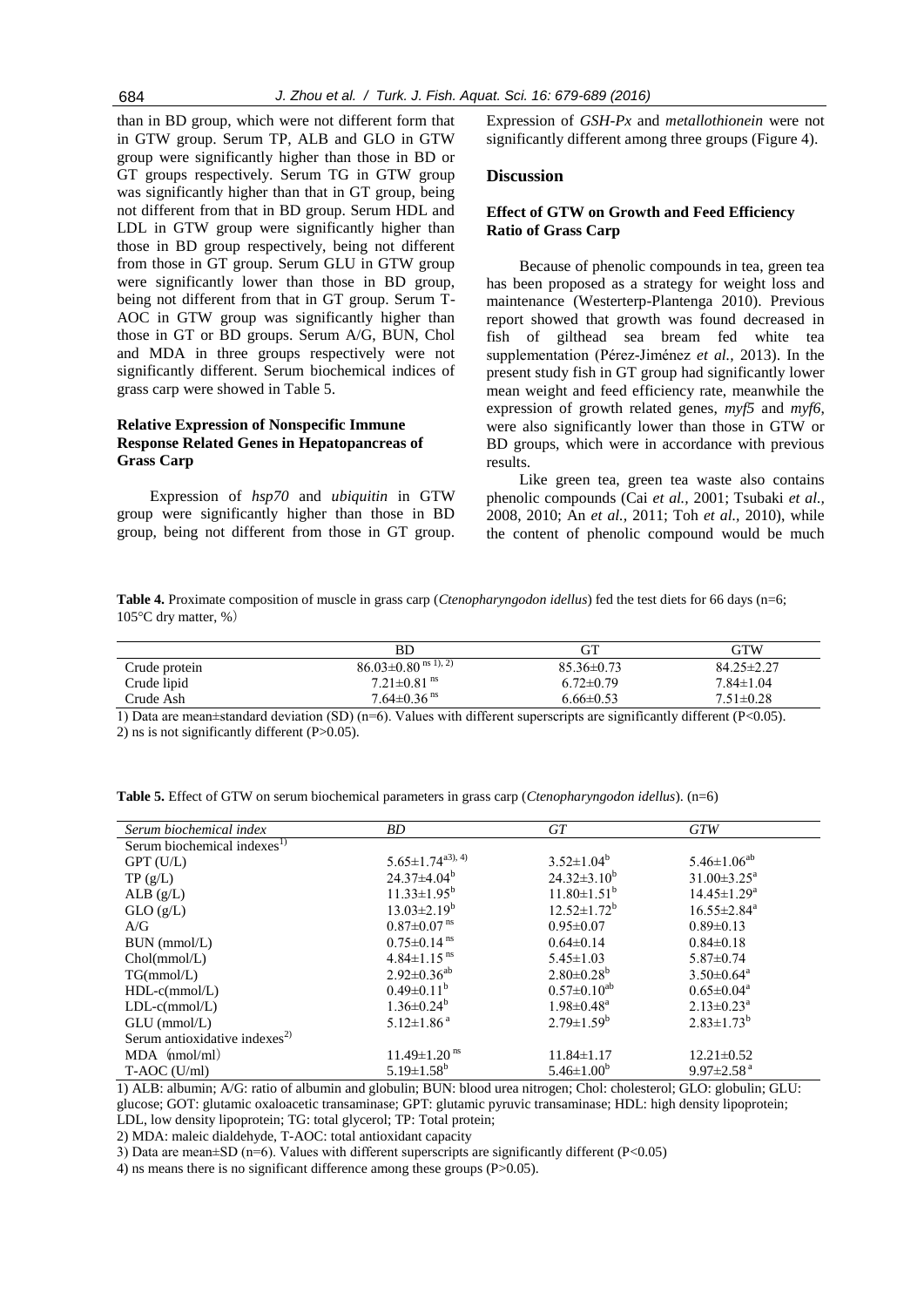

**Figure 4.** Effect of GTW on relative expression of stress response genes, *GSH-Px* (*glutathione peroxidise*), *heat shock protein 70* (*HSP 70*), *metallothionein* (*MTA*) and *ubiquitin*, in hepatopancreas of grass carp (*Ctenopharyngodon idellus*). Data are presented as mean  $\pm$ S.D (n=6). Different letters mean P<0.05.

lower than green tea. Previous reports showed that green tea extract improved growth performance in juvenile black rockfish (*Sebastes schlegeli*) (Hwang *et al.,* 2013) and supplementation with tea waste increased daily weight gain in calves (Begum *et al.,* 1996). While in other reports, it showed that green tea extracts and ground green tea reduced growth rate in yellow tail fish and ayu (Kono *et al.,* 2000). The present results showed that growth rate of fish and feed efficiency ratio in GTW group were not different compared with BD group or with GT group, indicating that replacing wheat at an inclusion level of 5% with green tea waste did not affect growth of grass carp. Although the expression of *myf5* and *myf6* in GTW group were lower than those in BD group, the expression of *myoD* and *myoG* were in accordance with the present result in growth of fish, where they were not significantly different between BD and GTW groups.

In the present study muscle crude protein and crude lipid were not different among groups, which were consistent with previous findings where no changes in body composition, whole-body lipid concentration or muscle lipid concentration were observed in rainbow trout fed on EGCG (epigallocatechin-3-gallate, Thawonsuwan *et al.,* 2010) or in juvenile olive flounder fed on various sources of green tea (Cho *et al.,* 2007).

#### **Effect of GTW on Serum Biochemical Parameters of Grass Carp**

Biochemical parameters in blood or serum show the nutritional status health of the fish (Patriche *et al.,* 2011). Previous report showed that the activities of GPT in the serum was a good indicator of liver damage and could reflect the degree of liver damage and necrosis (Liu *et al.,* 2008). In the present study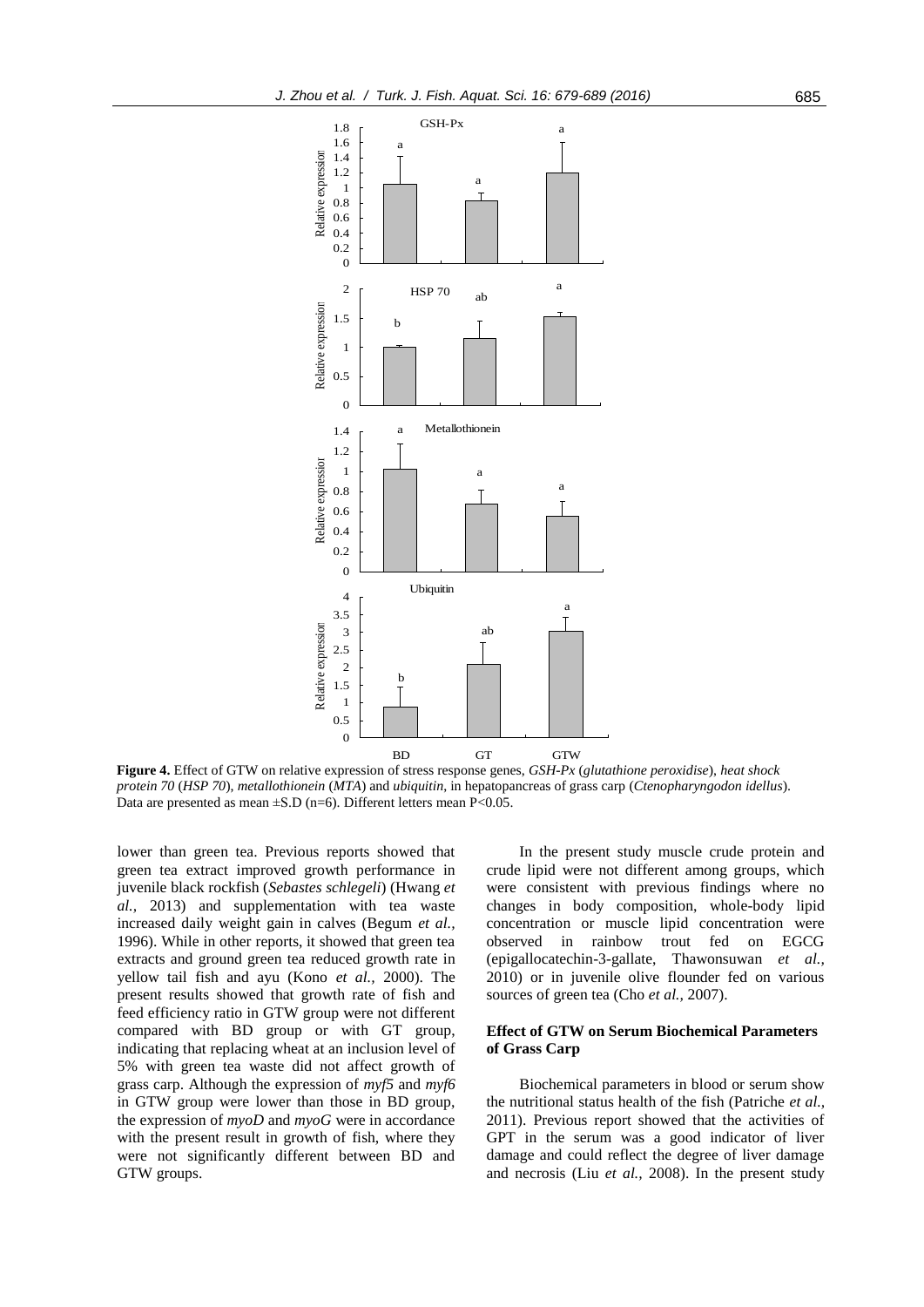serum GPT in GTW group was not significantly different from that in BD or GT groups, indicating that 5% replacement of wheat meal with GTW in diet of grass carp did not affect the health of fish.

The function of HDL and LDL-C is to transport extra-hepatic fatty acid and cholesterol into liver (Babin and Vernier 1989) and previous reports showed that tea components had important effects on serum lipoproteins (Basu and Lucas 2007; Kao *et al.,* 2006; Nie and Xie 2011; Sajilata *et al.,* 2008). In the present study serum HDL, LDL in GTW or GT groups were significantly higher than that in BD group, which were in accordance with previous reports in rats (Kuo *et al.,* 2005) and in fish (Pérez-Jiménez *et al.,* 2013), indicating fish in GT or GTW groups probably transported more fatty acid or cholesterol into hepatopancreas and had cleaner blood than in BD group, which were more healthier in fish of GTW or GT groups than in fish of BD group.

Previous studies in man (Kono *et al.,* 1996; Tokunaga *et al.,* 2002) and in rats (Raederstorff *et al.,* 2003) showed that tea decreased plasma total cholesterol concentrations, while in fish it was found that dietary tea supplementation did not reduce plasma total cholesterol in olive flounder (Cho *et al.,* 2007). In the present study serum Cholesterol among three groups was not significantly different, being in line with previous report in olive flounder, indicating that the effect of tea or tea waste on fish was probably different from on mammals.

A number of previous studies have demonstrated that tea has a hypolipidemic effect, decreasing plasma triglycerides (Kono *et al.,* 1996; Raederstorff *et al.,* 2003; Tokunaga *et al.,* 2002). In the present study, serum triglyceride in GT group was the lowest, which was in agreement with the previous results.

Serum ALB is synthesized and secreted by hepatocytes and ALB is important transporters in serum; serum GLO is one of the important components in the immune system of fish, which correlates with the health of the animals (Chen *et al.,* 2011;Zhou *et al.,* 2005). In the present study, higher serum ALB and GLO in GTW group suggests that fish fed GTW was healthier than fish fed GT or BD.

Blood or serum GLU in fish is easily affected by water temperature, feed intake, movement and photoperiod (Yang *et al.,* 2007). In the present study serum GLU levels in GTW and GT groups were significantly lower than in BD group, which is in accordance with previous result that gilthead sea bream juveniles fed white tea-supplemented diets had lower serum GLU (Pérez-Jiménez *et al.,* 2013). Pérez-Jiménez *et al.,* (2013) speculated that lower serum GLU in white tea supplemented group was due to lower feed intake. In the present study the fish were hand fed to satiation four times a day and the feed intake in BD, GT and GTW groups were 1627 g, 1544 g and 1577 g respectively (note in figure 2), indicating that fish in GT or GTW group had less feed intake than BD group, which probably resulted in lower serum GLU in fish of the two groups.

Catechin is reported to be an antioxidative and hepato-protective agent that improves liver function in rats (Byun *et al.,* 1994; Ikeda *et al.,* 1992). The effects of flavonoids, including the catechins found predominantly in tea, have been studied on a wide range of biological activities along with their effects on the promotion of health and prevention of disease in rats (Yokozawa *et al.,* 2002; Kang *et al.,* 2008) and in humans (Yamamoto *et al.,* 1997; Dufresne and Farnworth 2001; Nijveldt *et al.,* 2001; McKay and Blumberg 2002). Dietary tea inclusion in feeding could be an important source of Mn with metabolic repercussions on antioxidant mechanisms in fish (Pérez-Jiménez *et al.,* 2012). Polysaccharides from green tea, *Huangshan Maofeng,* have also been found to have antioxidant effects (Lu *et al.,* 2013).

Tea waste or tea residue also contains polyphenols, which was reported to have strong antioxidant activity (Tsubaki *et al.,* 2008). The present result shows that serum T-AOC in GTW group are higher than that in BD group, indicating that fish fed GTW had higher antioxidant capacity, which is consistent with previous result of Nishida *et al.,* (2006), who found higher plasma anti-oxidative activity in cattle fed with green tea waste silage.

#### **Effect of GTW on Relative Expression of Nonspecific Immunity Response Related Genes in Grass Carp**

Oxidative stress occurs when the production of reactive oxygen species (ROS) surpasses the ability to remove them. Glutathione peroxidise (GSH-Px) functions to remove ROS and protect from the damage caused by oxidative stress (Halliwell and Gutteridge 1999). Many markers, *hsp70*, *metallothionein*-Aisoform and *ubiquitin*, had been used to evaluate the perturbations in cell function resulting from increased heat stress and inflammatory stress respectively in mammals (Maiorino *et al.,* 1991; Arai *et al.,* 1999; Aufricht *et al.,* 2005; Bremner and Beattie 1990; Oarada *et al.,* 2007), which are nonspecific immune response related genes.

Oxidative, inflammatory and heat stress are the factors that induce the stress response (Bartelme 2004), which will affect the nonspecific immunity in body. Previous report that decaffeinated green tea can enhance immunity of rainbow trout (Sheikhzadeh *et al.,* 2011) and that catechins increased nonspecific immunity in grass carp (Sun *et al.,* 2012). In the present study expression of these nonspecific immunity response related genes, *GSH-Px*, *hsp70*, *MTA* and *ubiquitin*, were not significantly affected by GT compared with BD, while expression of *hsp70* and *ubiquitin* in hepatopancreas of fish in GTW significantly increased compared with BD, suggesting that grass carp in GTW had higher immune ability to overcome stress, which was in line with previous result. The mechanism of immuno-stimulation by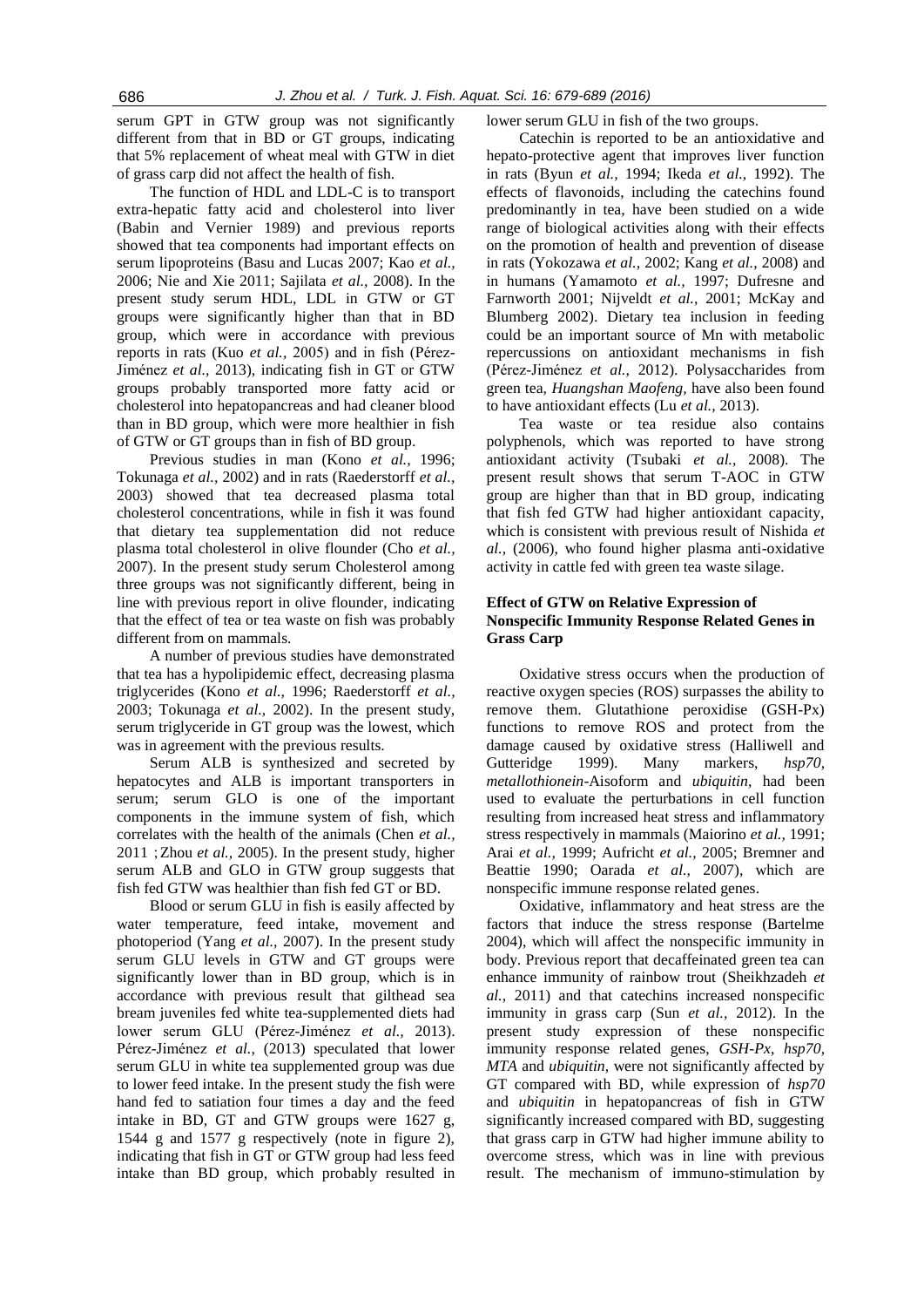dietary GTW is not clear but may be attributed to one or more of its components, in particular catechins, glycosides, flavonols, flavanones, phenolic acids and the aglycones of plant pigments (Pan *et al.,* 2003; Farhoosh *et al.,* 2007). These results suggested that supplementation with GTW was beneficial to the immunity of grass carp.

## **Conclusion**

It is assumed that supplementation of GTW in diet of grass carp is appropriate to improve the health of grass carp by enhancing serum biochemical indices, serum antioxidant ability and nonspecific immunity response, without affecting the growth of grass carp.

## **Acknowledgements**

Thanks are due to Wen Ming Jing, Jing Hai Wang, Gai Miao Han, Zhi Wei Liao for fish husbandry and to Laura Gathercole (University of Oxford) for language revision. The study was financed by Fundamental Research Funds for the Central Universities (Northwest A&F University, QN2011104), National Natural Sciences Foundation of China (No.31201990) and Applied Basic Research Program of Sichuan Province (No.2014JY0088).

#### **References**

- An, F.P., Song, J.L., Song, H.B. 2011. Study of insoluble fiber from tea residue on defecation and its mechanism. Acta Nutrimenta Sinica, 33(5):467-471. (in Chinese) doi: no;
- Arai, M., Imai, H., Koumura, T., Yoshida, M., Emoto, K., Umeda, M., Chiba, N. and Nakagawa, Y. 1999. Mitochondrial phospholipid hydroperoxide glutathione peroxidase plays a major role in preventing oxidative injury to cells. Journal of Biological Chemistry, 274: 4924-4933. doi: 10.1074/jbc.274.8.4924;
- Aufricht, C. 2005. Heat-shock protein 70: molecular supertool? Pediatric Nephrology, 20: 707-713. doi: 10.1007/s00467-004-1812-6;
- Auvichayapat, P., Prapochanung, M., Tunkamnerdthai, O., Sripanidkulchai, B., Auvichayapat, N., Thinkhamrop, B., Kunhasura, S., Wongpratoom, S., Sinawat, S. and Hongprapas, P. 2008. Effectiveness of green tea on weight reduction in obese Thais: A randomized, controlled trial. Physiology & Behavior, 93: 486-491. doi: 10.1016/j.physbeh.2007.10.009;
- Balentine, D.A., Wiseman, S.A. and Bouwens, L.C. 1997. The chemistry of tea flavonoids. Critical Reviews in Food Science Nutrition, 37:693-704. doi:no;
- Babin, P.J. and Vernier, J.M. 1989. Plasma lipoprotein in fish. Journal of Lipid Research, 30:467-488. doi:no;
- Bartelme, T.D. 2004. Short Take: Stress in Fish, Part I: What is Stress in Fish? [EB/OL] http://www. advancedaquarist. com/2004/7/short.
- Basu, A. and Lucas, E.A. 2007. Mechanisms and effects of green tea on cardiovascular health. Nutrition Reviews, 65:361-375. doi: 10.1301/nr.2007.aug.361-375;
- Begum, J., Reza A., Islam, M.R., Rahman, M.M. and Zaman, M.S. 1996. Effect of supplementation of different levels of tea waste on the performance of growing calves.The Asian-Australasian Journal of Animal Sciecne, 9(2):175-180. doi: http://dx.doi.org/10.5713/ajas.1996.175;
- Bremner, I. and Beattle, J.H. 1990. Metallothionein and the trace minerals. Annual Review of Nutrition, 10: 63- 83. doi: 10.1146/annurev.nu.10.070190.000431;
- Byun, D.S., Kwon, M.N., Hong, J.H. and Jeong, D.Y. 1994. Effects of flavonoids and a-tocopherol on the oxidation of n-3 polyunsaturated fatty acids. 2. Antioxidizing effect of catechin anda-tocopherol in rat with chemically induced lipid peroxidation. Bull Korean Fish Society, 27:166-172. (in Korean) doi:no;
- Cai, Y., Masuda, N., Fujita, Y., Kawamoto, H. and Ando, S. 2001. Development of a new method for preparation and conservation of tea grounds silage. Animal Science Journal, 72:J536-J541 (in Japanese). doi: no;
- Campos, C., Valente, L.M.P., Borges, P., Bizuayehu, T. and Fernandes, J.M.O. 2010. Dietary lipid levels have a remarkable impact on the expression of growthrelated genes in Senegalese sole (*Solea senegalensis* Kaup). Journal of Experimental Biology, 213:200- 209. doi: 10.1242/jeb.033126;
- Chen, M., Wang, M.Z., Wang, J.F., Wang, S., Yu, L.H. and Wang, H.R. 2011. Effect of different dietary ω-6/ω-3PUFA ratio on liver function enzyme and albumin/globulin ratio in Yang Zhou geese. Chinese Journal of Animal Science, 47 (13):46-50 (in Chinese) doi: no;
- Cho, S.H., Lee, S.M., Park, B.H., Ji, S.C., Lee, J., Bae, J. and Oh, S.Y. 2007. Effect of dietary inclusion of various sources of green tea on growth, body composition and blood chemistry of the juvenile olive flounder, *Paralichthys olivaceus*. Fish Physiology and Biochemistry, 33:49-57. doi: 10.1007/s10695-006- 9116-3;
- Dufresne, C.J. and Farnworth, E.R. 2001. A review of latest research findings on the health promotion properties of tea. The Journal of Nutritional Biochemistry, 12:404-421. doi: 10.1016/S0955-2863(01)00155-3;
- Eid, Y., Zeweil, H.S., Ahmed, M.H., Basyony, M. and Farok, M. 2010. Effect of plant source of omega-3 fatty acid and green tea powder on the performance and meat quality of growing rabbits. Egyptian Journal of Rabbit Science, 20(2), 115-134. doi:no;
- Farhoosh, R., Golmovahhed, G.A. and Khodaparast, M.H.H. 2007. Antioxidant activity of various extracts of old tea leaves and black tea wastes (*Camellia sinensis* L.). Food Chemistry, 100: 231-236. doi: 10.1016/j.foodchem.2005.09.046;
- Francetic, T. and Li, Q. 2011. Skeletal myogenesis and Myf5 activation. Transcription, 2:109-114. doi:no;
- Halliwell, B. and Gutteridge, M.C. 1999. Free radicals in biology and medicine (3rd edn). Oxford, NY:Oxford science publication.
- Hwang, J.H., Lee, S.W., Rha, S.J., Yoon, H.S., Park, E.S., Han, K.H. and Kim, S.J. 2013. Dietary green tea extract improves growth performance, body composition, and stress recovery in the juvenile black rockfish, *Sebastes schlegeli*. Aquaculture International, 21:525-538. doi: 10.1007/s10499-012- 9586-5;
- Ikeda, I., Imasato, Y., Sasaki, E., Nakayama, M., Nagao, H., Takeo, T., Yayabe, F. and Sugano, M. 1992. Tea catechins decrease micellar solubility and intestinal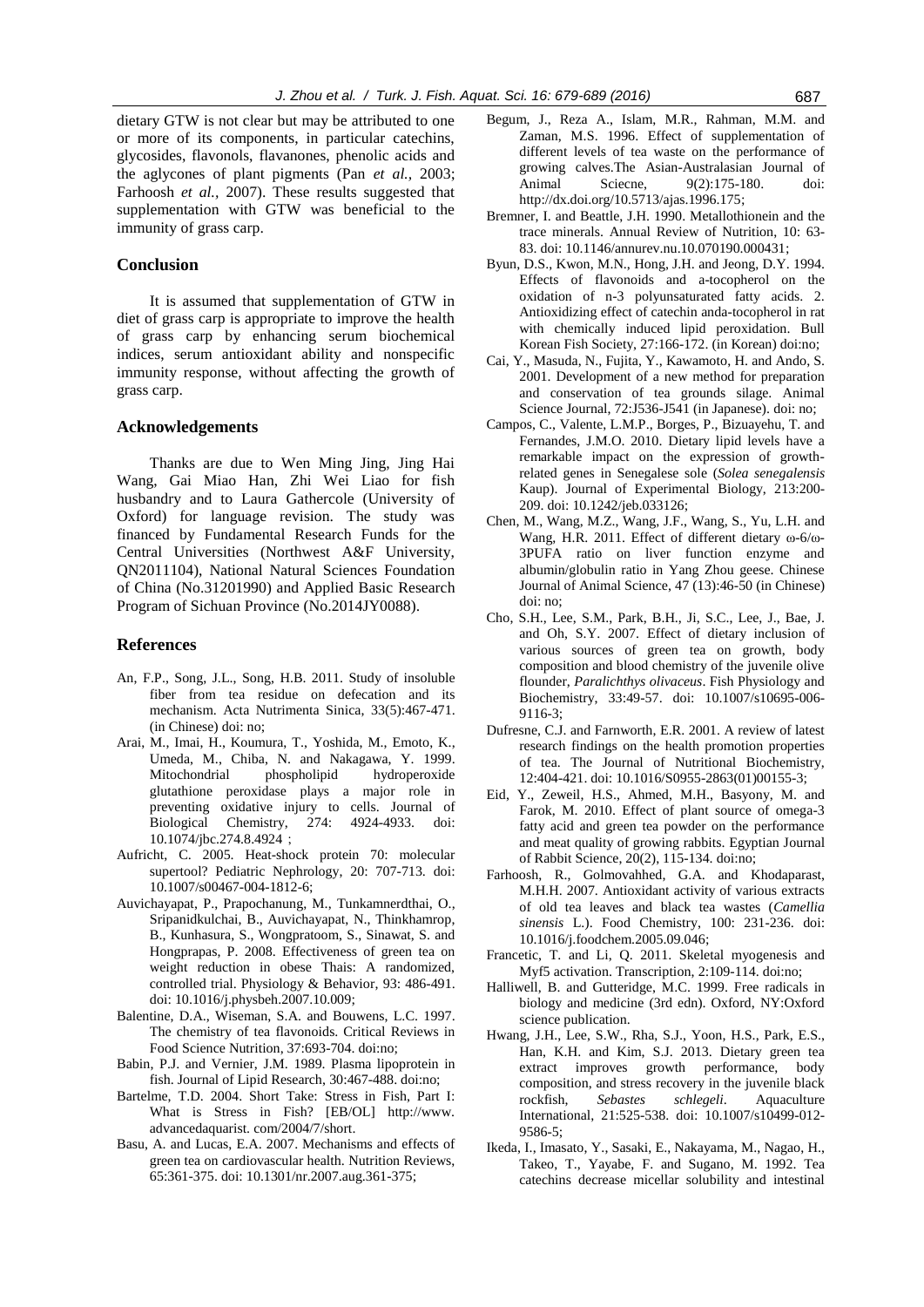absorption of cholesterol in rats. Biochemstry and Biophysiology Acta, 1127:141-146. doi: 10.1016/0005-2760(92)90269-2;

- Jung, Y.C. 2001. Effectof dietary green tea by-product on productivity in broiler and laying hens. Master Science thesis, Sunchon National University. Sunchon.
- Kang, J.A., Chae, I.S., Song, Y.B. and Kang, J.S. 2008. Effects of green tea on weight gain, plasma and liver lipids and lipid peroxidation in pair fed rats. Korean Journal of Nutrition, 41(7):602-611. doi:no;
- Kao, Y.H., Chang, H.H., Lee, M.J. and Chen, C. L. 2006 Tea, obesity, and diabetes. Molecular Nutrition Food Research, 50:188-210. doi: 10.1002/mnfr.200500109;
- Kaushik, G., Satya, S. and Naik, S.N. 2011. Green tea: protective action against oxidative damage induced by xenobiotics. Mediterr Journal of Nutrition Metabolism, 4: 11-31. doi: 10.1007/s12349-010-0014 y
- Klaus, S., Pultz, S., Thone-Reineke, C. and Wolfram, S. 2005. Epigallocatechin gallate attenuates diet-induced obesity in mice by decreasing energy absorption and increasing fat oxidation. International Journal Obesity (Lond), 29:615-623. doi: 10.1038/sj.ijo.0802926;
- Kondo, M., Kita, K. and Yokota, H. 2004a. Feeding value to goats of whole-crop oat ensiled with green tea waste. Animal Feed Science Technology, 113:71-81. doi: 10.1016/j.anifeedsci.2003.10.018;
- Kondo, M., Nakano, M., Kaneko, A., Agata, H., Kita, K. and Yokota, H. 2004b. Ensiled Green Tea Waste as Partial Replacement for Soybean Meal and Alfalfa Hay in Lactating Cows. Asian-Australasian Journal of Animal Science, 17(7): 960-966. doi:no;
- Kono, M., Furukawa, K., Sagesaka, Y.M., Nakagawa, K. and Fujimoto, K. 2000. Effect of green tea grounds as dietary supplements on cultured yellowtail and ayu. Journal of the Japanese Society for Food Science and Technology, 47:932-937. doi:no;
- Kono, S., Shinchi, K., Wakabayashi, K., Honjo, S., Todoroki, I., Sakurai, Y., Imanishi, K., Nishikawa, H., Ogawa, S. and Katsurada, M. 1996. Relation of green tea consumption to serum lipids and lipoproteins in Japanese men. Journal of epidemiology, 6:128-133. doi:no;
- Ko, S.Y., Bae, I.H., Yee, S.T., Lee, S.S., Uuganbayar, D., Oh, J.I. and Yang, C.J. 2008. Comparison of the effectof green tea by-product and green tea probiotics on the growth performance, meat quality, and immune response of finishing pigs. Asian-Australasian Journal of Animal Science, 21(10): 1486-1494. doi:no;
- Kuo, K.L., Weng, M.s., Chiang, C.T., Tsai, Y.J., Lin-Shiau, S.Y. and Lin, J.K. 2005. Comparative studies on the hypolipidemic and growth suppressive effects of oolong, black, pu-erh, and green tea leaves in rats. Journal of Agricultural and Food Chemistry, 53:480- 489. doi: 10.1021/jf049375k;
- Lee, H.J., Lee, Y.N., Youn, H.N., Lee, D.H., Kwak, J.H., Seong, B.L., Lee, J.B., Park, S.Y. and Choi, I.S. 2012. Song C.S. Anti-influenza virus activity of green tea by-products in vitro and efficacy against influenza virus infection in chickens. Poultry Science, 91:66-73. doi: 10.3382/ps.2011-01645;
- Liu, J., Liu, D.J., Qiao, F.F., Ni, J.N., Lv, Y.J. and Bao, E.D. 2008. Establishment of experimental animal model of chicken liver and kidney damages induced by carbon tetrachloride. Journal of Nanjing Agricultural University, 31:117-120 (in Chinese).

Doi:no;

- Livak, K.J. and Schmittgen, T.D. 2001. Analysis of relative gene expression data using real-time quantitative PCR and the  $2^{-\Delta\Delta}$ <sup>Ct</sup> method. Methods, 25:402-408. doi: 10.1006/meth.2001.1262;
- Lu, X.S., Zhao, Y., Sun, Y.F., Yang, S. and Yang, X.B. 2013. Characterisation of polysaccharides from green tea of *Huangshan Maofeng* with antioxidant and hepatoprotective effects. Food Chemistry, 141:3415- 3423. doi: 10.1016/j.foodchem.2013.06.058;
- Maiorino, M., Thomas, J.P., Girotti, A.W. and Ursini, F. 1991. Reactivity of phospholipid hydroperoxide glutathione peroxidase with membrane and lipoprotein lipid hydroperoxides. Free Radical Research Communications, 12-13 (Pt 1):131-135. doi: 10.3109/10715769109145777;
- McKay, D.L. and Blumberg, J.B. 2002. The role of tea in human health: An update. Journal of the American College Nutrition, 21:1-13. doi:no;
- Meng, Q., Velalar, C.N. and Ruan, R. 2008. Effects of epigallocatechin-3-gallate on mitochondrial integrity and antioxidative enzyme activity in the aging process of human fibroblast. Free Radical Biology and Medicine, 44:1032-1041. doi: 10.1016/j.freeradbiomed.2007.11.023;
- Nie, S.P. and Xie, M.Y. 2011. A review on the isolation and structure of tea polysaccharides and their bioactivities. Food Hydrocolloid, 25:144-149. doi: 10.1016/j.foodhyd.2010.04.010;
- Nijveldt, R.J., van Nood, E., van Hoorn, D.E.C., Boelens, P.G., van Norren, K. and van Leeuwen, P.A.M. 2001. Flavonoids: a review of probable mechanisms of action and potential applications. American Journal of Clinical Nutrition, 74:418-425. doi:no;
- Nishida, T., Eruden, B., Hosoda, K., Matsuyama, H., Nakagawa, K., Miyazawa, T. and Shioya, S. 2006. Effects of green tea (*Camellia sinensis*) waste silage and polyethylene glycol on ruminal fermentation and blood components in cattle. Asian-Australasian Journal of Animal Science, 19(12):1728-1736. doi:no;
- NRC. 1993. Nutrient requirements of fish [S]. Washington, D.C.: National Academy Press.
- Oarada, M., Gonoi, T., Tsuzuki, T., Igarashi, M., Hirasaka, K., Nikawa, T., Onishi, Y., Toyotome, T., Kamei, K. and Miyazawa, T. 2007. Effect of dietary oils on lymphocyte immunological activity in psychologically stressed mice. Bioscience Biotechnology Biochemistry, 71(1):174-182. doi: 10.1271/bbb.60425
- Pahlow, M., van Oel, P.R., Mekonnen, M.M., Hoekstra, A.Y. 2015. Increasing pressure on freshwater resources due to terrestrial feed ingredients for aquaculture production. Science of the Total Environment, 536: 847-857 doi: 10.1016/j.scitotenv.2015.07.124
- Pan, X., Niu, G. and Liu, H. 2003. Microwave-assisted extraction of tea polyphenols and tea caffeine from green tea leaves. Chemical Engineering and Processing, 42:129-133. doi: 10.1016/S0255- 2701(02)00037-5;
- Patriche, T., Patriche, N., Bocioc, E. and Coada, M.T. 2011. Serum biochemical parameters of farmed carp (*Cyprinus carpio*). Aquaculture, Aquarium, Conservation &Legislation Bioflux, 4:137-140. doi:no;
- Pérez-Jiménez, A., Peres, H., Rubio, V.C. and Oliva-Teles, A. 2013. Effects of diet supplementation with white